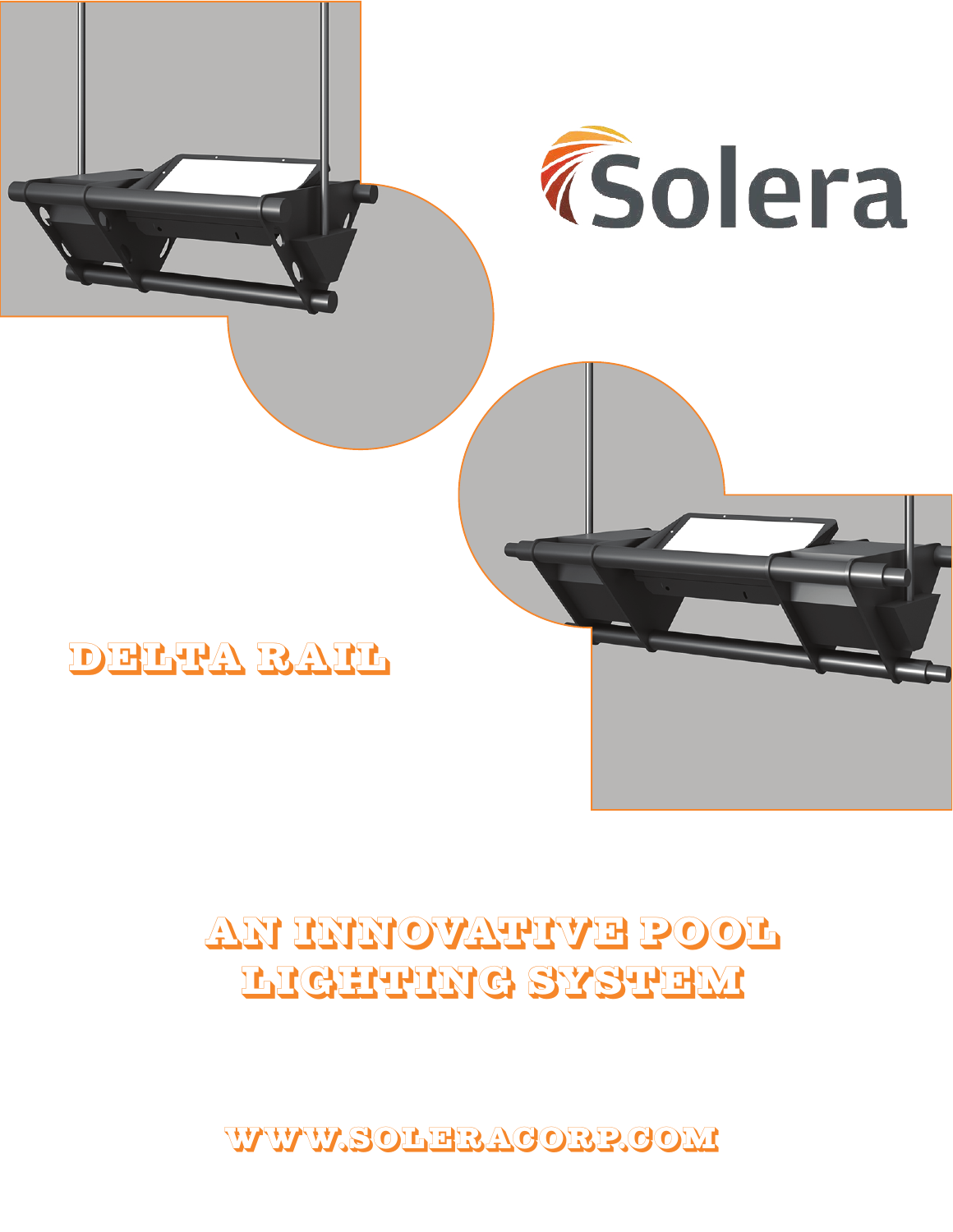### Custom designed to the specific dimensions of the pool area

Solera has been manufacturing the Delta Rail System for over two decades. Initially, with BIAX and HID lamping modules. Our latest version, featuring the ARROW-II luminaire, includes a new board design that improves the overall effeciency of the system.

This versatile system can be specified for all types of pools such as recreational, NCAA and Olympic. The lamping module is completely customizable to meet the foot candle requirements of your project. Every system is capable of incorporating angular runs, and is designed to the specific dimensions of the space.

Aluminum housing construction along with the schedule 40 piping, increases the system's durability, in-addition to reducing ceiling load. A standard system is suspended with aircraft cables to the ceiling. However, the rails can be secured to the surrounding walls of the pool if desired.



### **Highlights of the system**



#### **LAMP COMPARTMENT**

Lamp compartments are factory secured to a predetermined angle to ensure consistent aiming, as well as the prevention of non alignment during maintenance. The 6mm thick lens is silicone sealed to the door frame to prevent ingress of dirt and moisture. The luminaire comes with a fin design on the back to dissipate heat.

#### **JOINERS**

Each fixture is provided with a structural joiner bridge. Also, electrical joiners are provided at each connection point. Completely, plug & play once it reaches the field.

#### **FINISH**

Improve the longevity of the Delta Rail sytem with a natatorium finish. Our Zinc Epoxy Primer resists most salts & alkalis. Thereby, making the system splash proof and corrosion resistant.

#### **OPTICS**

Optimized board and lens combination to provide maximum effeciency and uniformity on the reflecting surface. Linear prismatic lens is standard.

#### **DRIVER/BALLAST**

Integral driver/ballast is supplied as a power pack with a handle, along with quick connection plugs for easy maintenance.

#### **BULKHEADS**

The decorative bulkheads provide mounting points for the stems or aircraft cables at a predetermined location. Ensuring a balanced system.

#### **SIGNAGE**

Signage or designer modules can be incorporated into the rail system. Contact factory for more info.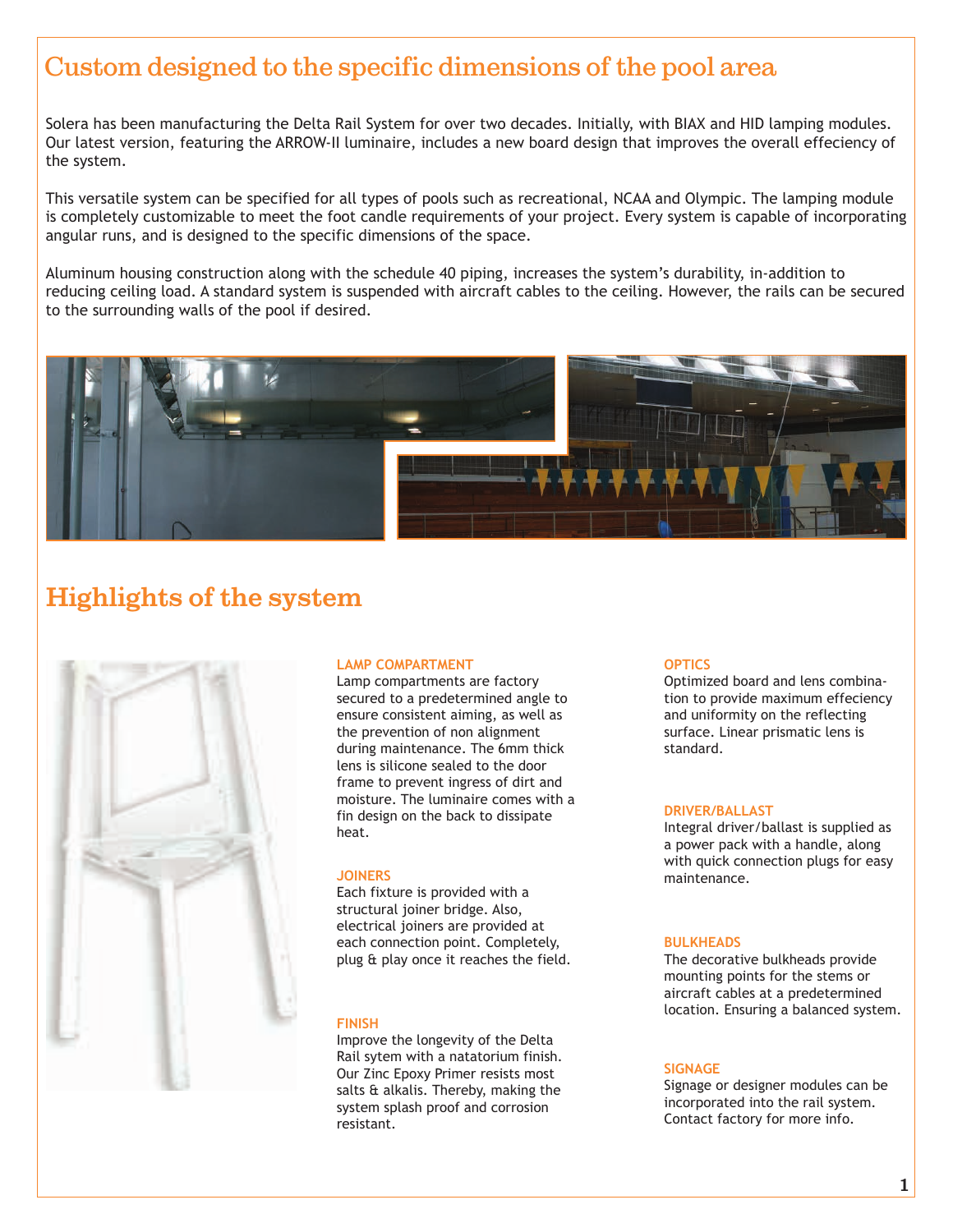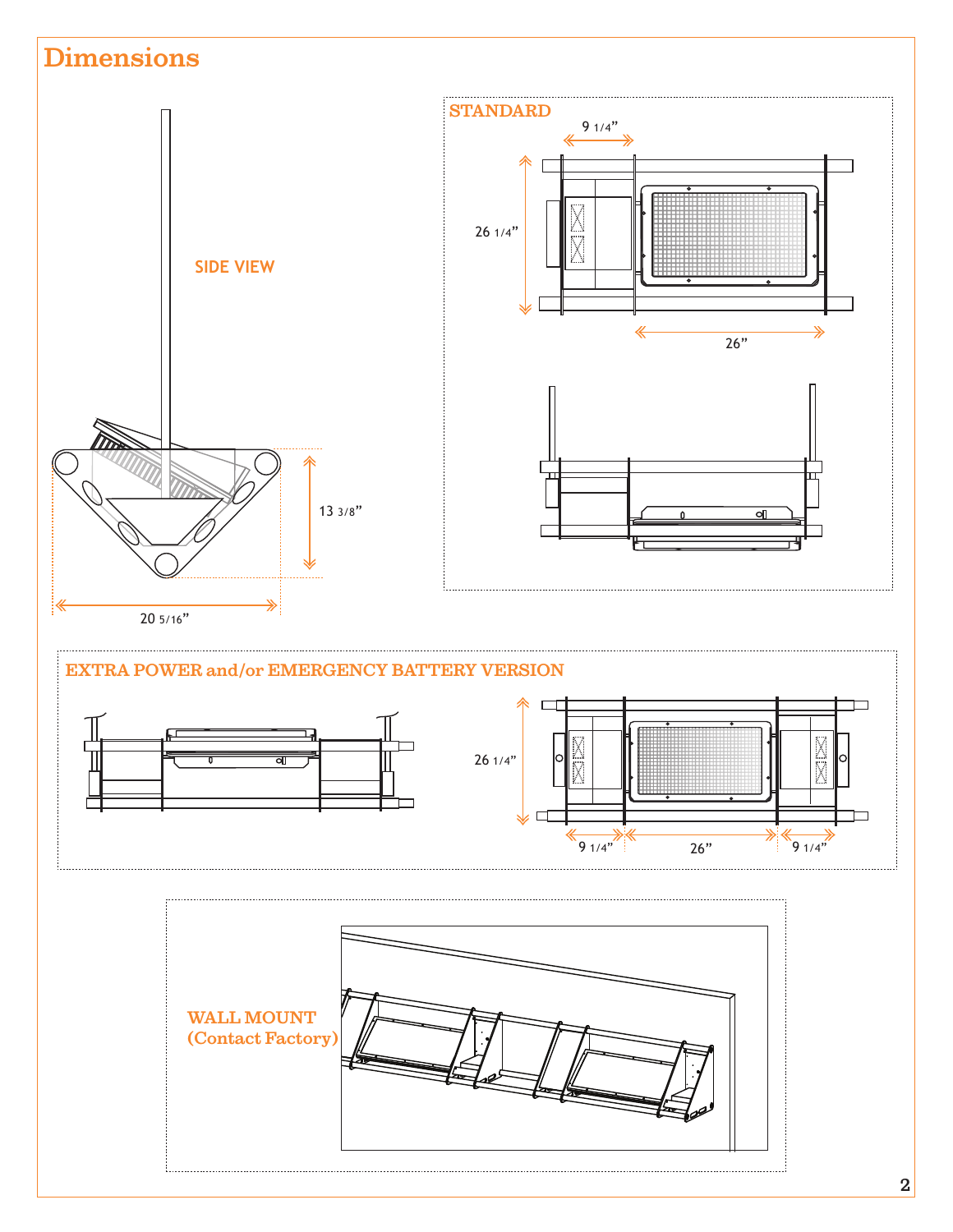## **Specs**



| L<br>$\overline{\mathbf{A}}$<br>M<br>$\mathbf{P}$<br>I<br>N<br>$\mathbf G$ | Solera's latest delta rail variation<br>features a new board design.<br>192 LED/fixture.<br>High powered CREE LEDs with 50,000 hrs<br>rated lamp life @70% lumen maintenance.<br>LEDs can be driven at different currents<br>(350MA, 525MA, 700MA, 750MA, etc.) to<br>meet the lumen requirements of the<br>project.<br><b>Example:</b><br>192 LED driven at 700MA will provide<br>30,739 lumens/fixture. Prismatic Lens<br>selected. | $\frac{\mathbf{C}}{\mathbf{T}}$<br>L<br>E<br>N<br>S                  | Select from the following correlated<br>color temperatures:<br>• 2700K<br>• 3000K<br>$\cdot$ 3500K<br>$-4000K$<br>$\cdot$ 5000K<br><b>Linear Prismatic Lens</b><br><b>LPL</b><br><b>Prismatic Glass Lens</b><br>PG<br>$\mathsf{CG}\phantom{.}$<br><b>Clear Glass Lens</b> |
|----------------------------------------------------------------------------|---------------------------------------------------------------------------------------------------------------------------------------------------------------------------------------------------------------------------------------------------------------------------------------------------------------------------------------------------------------------------------------------------------------------------------------|----------------------------------------------------------------------|---------------------------------------------------------------------------------------------------------------------------------------------------------------------------------------------------------------------------------------------------------------------------|
| $\mathbf O$<br>$\frac{\bar{P}}{I}$<br>$\overline{O}$<br>N<br>S             | DM - 0-10V Dimming<br><b>EM</b> - Emergency Battery<br>2CC - 2 Circuit Wiring<br><b>MS</b> - Motion Sensor<br><b>GS</b> - Glare Shield<br>SI - Signage                                                                                                                                                                                                                                                                                | F<br>Ï<br>N<br>I<br>S<br>$\mathbf H$<br>E<br>$\overline{\mathbf{S}}$ | Electrostatically applied, our thermally<br>cured powdered paints are available in<br>the following colors:<br>WH - White<br>SG - Silver Grey<br><b>BL</b> - Black<br>BZ - Bronze<br><b>CC - Custom Color</b>                                                             |
|                                                                            |                                                                                                                                                                                                                                                                                                                                                                                                                                       |                                                                      |                                                                                                                                                                                                                                                                           |

NAT - Natatorium Finish Zinc Epoxy Primer that resists most salts & alkalis. Essentially, making the system splash proof and corrosion resistant.